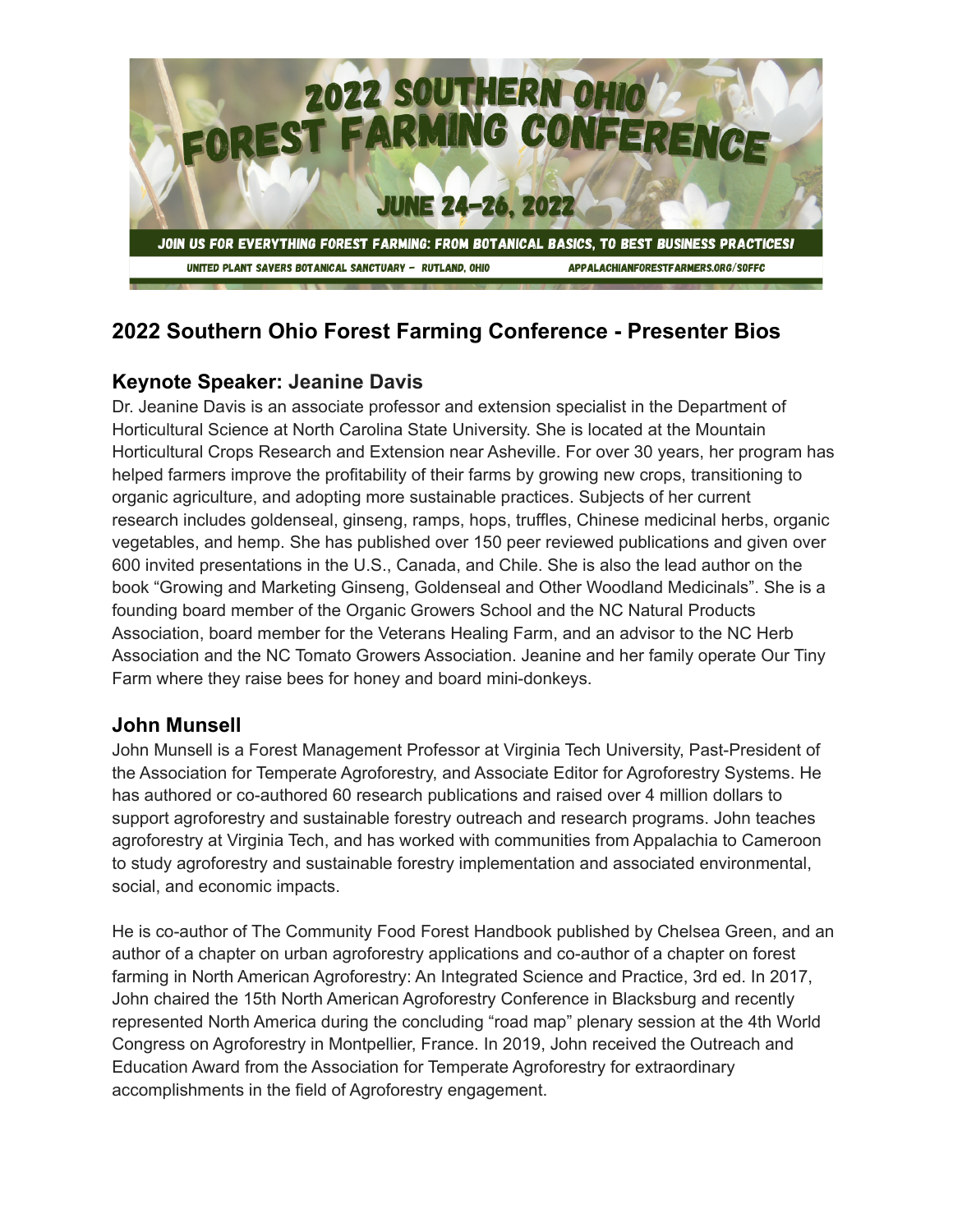### **Bob Beyfuss**

Bob Beyfuss retired from Cornell University Cooperative Extension in 2009, where he served as an Agriculture and Natural Resources Program Leader and also as the NY State specialist for American Ginseng Production. Bob received his Bachelor's degree from Rutgers University in 1973, majoring in Botany and his Master's degree in Agriculture from Cornell in 1987. He is the author of "American Ginseng Production in NY State", "The Practical Guide to Growing Ginseng", "Ginseng Production in Woodlots", "The Economics of Woodland Ginseng Production" "Growing Gourmet Mushrooms from A to Z" and other publications regarding Ginseng, Mushrooms, Organic Gardening and Agroforestry. He continues to speak at conferences and teach mycology workshops for Cornell.

### **Joana Amorim**

Joana Amorim is a Portuguese immigrant homesteading and farming in eastern KY. With a background in Herbalism, holistic land design and organic and biodynamic farming, she runs a small Apothecary business out of her farm near Berea KY. She grows medicinal and edible mushrooms and a variety of medicinal herbs that she processes into staple products of the Apothecary. In collaboration with another herb farmer (Sarh from Among The Oaks) they created the Appalachian Herbal CSA share, where they combine seasonal wellness boxes with hands-on herbal skillshares in efforts to grow the herbal local community and to strengthen the relationship with the plants around us.

#### **Will Lewis**

Will Lewis lives in Hillsboro WV and is the Forest Farming Coordinator for the Yew Mountain Center. He has a degree in horticulture and has been practicing organic farming, beekeeping, and herbalism for over a decade. He has been leading the forest farming activities at the Yew Mountain Center for four years which includes: growing and managing all the highly regarded forest botanicals, mushroom cultivation, maple syrup production, and honey bee management. He also works for the WV Department of agriculture as a honey bee inspector and manages his own bee business producing honey and other hive products as well as queens and bees. Will has been teaching forest farming, herbal medicine, mushroom production, and honey bee management for several years now and is excited to share experiences and practices he has learned!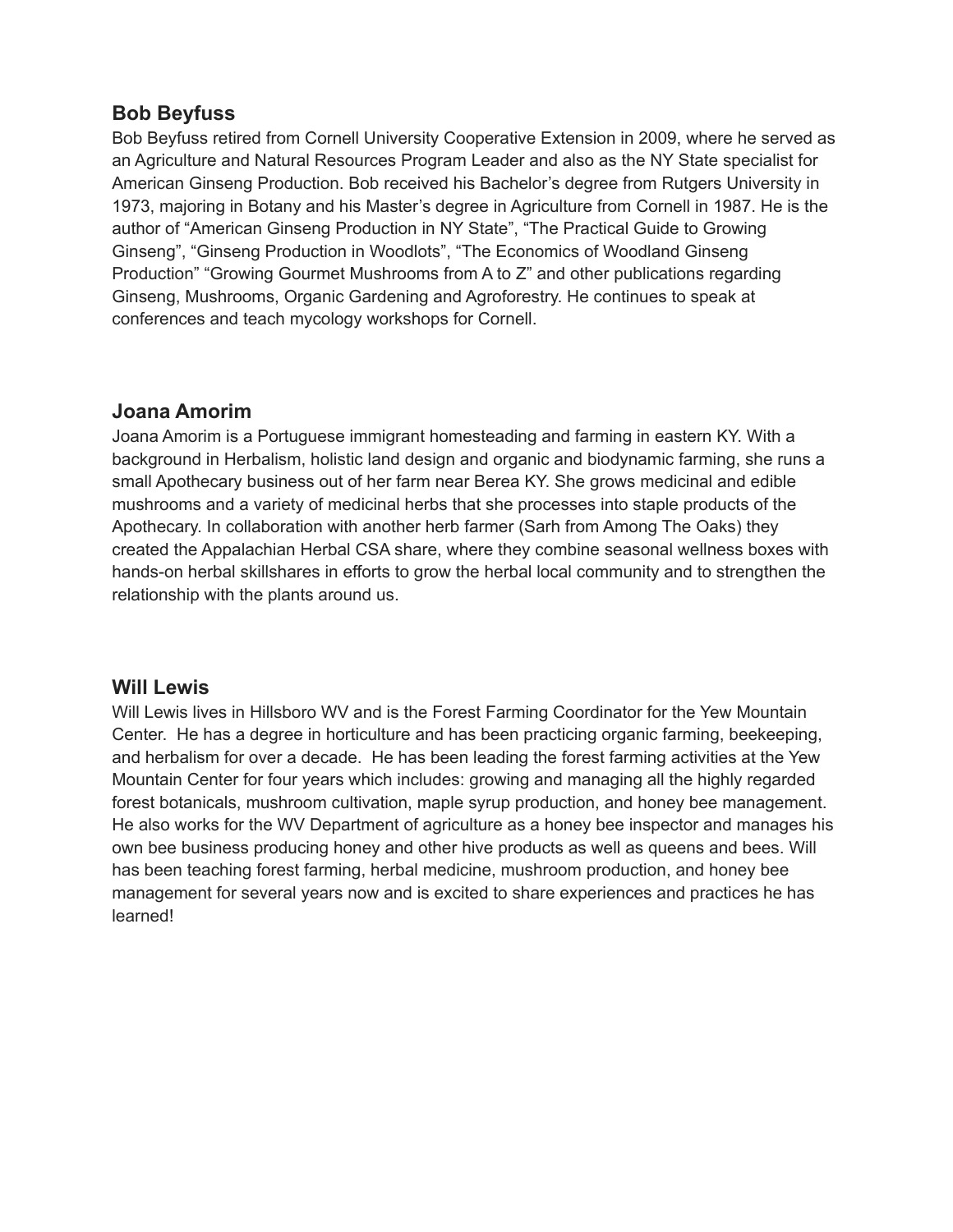## **Tanner Filyaw**

For more than 15 years, Tanner has been working to promote Non-Timber Forest Products (NTFP's) as a sustainable and ecologically-based forest management strategy for woodland owners in southeast Ohio and the central Appalachian region. Tanner graduated from Ohio University in 2005 with a Bachelor's Degree in Environmental Geography, and a minor specializing in Environmental and Plant Biology. From 2005 to 2008, he served as an AmeriCorps VISTA with Rural Action's Sustainable Forestry Program before accepting a staff position as the organization's Non-Timber Forest Products (NTFP) Specialist.

In this role he regularly conducted workshops, presentations, and provided on-the-ground technical assistance for woodland owners interested in developing sustainable NTFP enterprises, and restoring at-risk forest herb communities. In 2015, after gaining 10 years of experience in the field, Tanner returned to Ohio University and earned a Master's Degree in Environmental Studies for his research examining mycorrhizal symbiosis in wild-simulated ginseng roots, and the effect of mycorrhizal colonization on root ginsenoside concentrations. After completing his research, he returned to Rural Action in 2017 and continued to serve as the organization's NTFP Specialist, and ultimately Sustainable Forestry Program Director before accepting a position with United Plant Savers in 2021. In his spare time Tanner enjoys spending time with his wife and daughter, and experiments with producing forest-grown mushrooms, maple syrup, American ginseng, and a variety of other edible and medicinal forest products.

# **Chip Carroll**

Chip has been involved with agroforestry and non-timber forest product work for the last 20 years. He began his career working with Rural Action's Sustainable Forestry Program where he worked closely with producers growing medicinal herbs in their woodlands and helped to form the Roots of Appalachia Growers Association. At Rural Action he was also active in State and National policy work related to American Ginseng regulations and regularly consulted with lawyers, judges and prosecutors on ginseng poaching cases. He has consulted as an expert witness on ginseng and other medicinal herb crop damage claims, providing the court with lost crop values. Chip was the Assistant Farm Manager for Frontier Natural Products' National Center for the Preservation of Medicinal Herbs where he helped manage research projects and oversaw their internship program.

He currently is the Sanctuary Steward for United Plant Savers 370-acre Botanical Sanctuary in Rutland, Ohio where he also oversees their Medicinal Plant Conservation Certificate Program. He also has been working for the United States Forest Service for the past 8-years monitoring wild ginseng populations on public lands. In 2016, Chip was hired as the Manager of Ohio Operations for American Ginseng Pharm, an agroforestry enterprise with operations in New York and Ohio.

In addition to his continued work with United Plant Savers, Chip operates his own business, Woodland Wise Botanicals. Through this, he does on-site consulting and education for landowners interested in growing ginseng and other woodland medicinal herbs. Chip's focus has been to transition wild-harvested species into cultivation regimes in order to take pressure off of native populations of Appalachian medicinal herbs. This is being accomplished through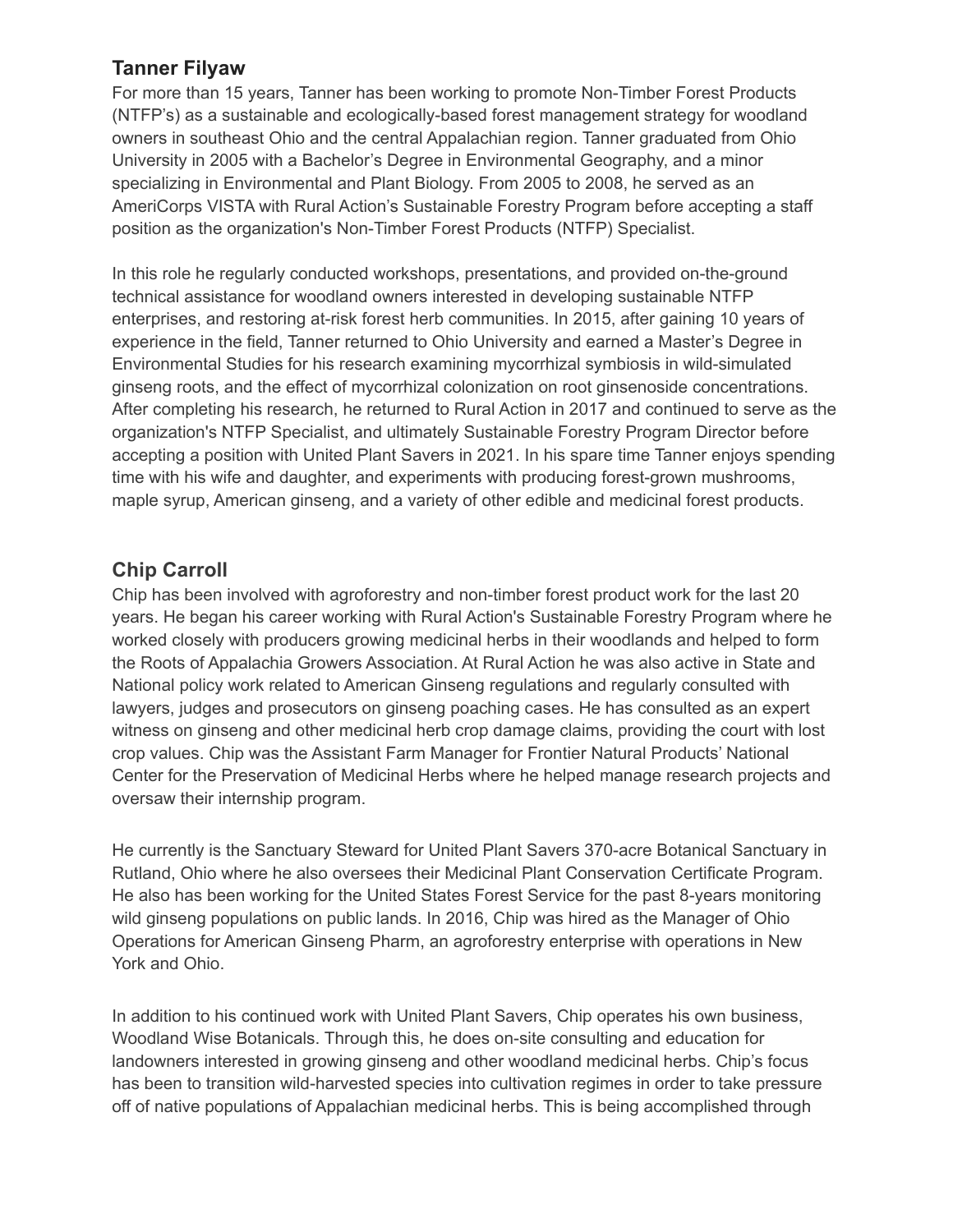consumer education, relationships with the natural products industry, and working directly with landowners that wish to grow these herbs.

#### **Karam Sheban**

Karam Sheban is the Director of Sustainable Forestry at Rural Action. He served first as an AmeriCorps member with Rural Action's Sustainable Forestry program from 2015 to 2017, and as a staff member with the program in 2018. During that time, he worked with the Appalachian Beginning Forest Farmer Coalition to launch their region wide initiative, helped to boost wood products sales at the Chesterhill Produce Auction, and worked with the Environmental Education team to launch the Appalachian Stewards program. After three years with Rural Action, Karam returned to school and received a Master's in Forestry from the Yale School of Forestry in New Haven, Connecticut. There, he conducted agroforestry research and worked with a broad range of forest stakeholders across New England. He never took the Rural Action bumper sticker off his car. Karam is a graduate of The Ohio State University and has family throughout the state. He is happy to be back in the rolling hills of Appalachian Ohio!

#### **Badger Johnson**

Badger Johnson is a natural resource manager and social network coordinator working for Rural Action to increase their climate resilience impact. Originally from northern Kentucky and now settled in Southern Ohio, they have experience working on farms, forests, parks, ranches and vineyards. Badger's professional interests include leading diverse stakeholders to make rural landscapes more adaptable to droughts and flooding, writing forest management plans, conducting prescribed fires, alley cropping in chestnut orchards, multi-story cropping hardwood timber with mushrooms and herbs, and scaling up elderberry production in riparian buffers.

### **Sherab Chen**

Sherab Chen is a faculty librarian working at the Ohio State University, and he is also a self-taught wild edible plants and mushrooms forager. He believes self-teaching and life-long learning are the best approaches to gain holistic knowledge towards a better way of life. He recently obtained a 5-year wild mushroom safety certificate (Mushroom Mountain). During his tenure at Ohio State, he has also been advising student groups focused on tea culture and Buddhist meditation, and led wild plants/mushroom walks. Amazed by the biodiversity of the Buckeye state, he has been documenting and sharing his foraging experiences via social media such as Instagram. He is interested in forming a wild plants/mushroom foraging community and establishing standards and safety guidelines, and seeks collaboration with organizations to create a safe environment and sound reputation for foragers.